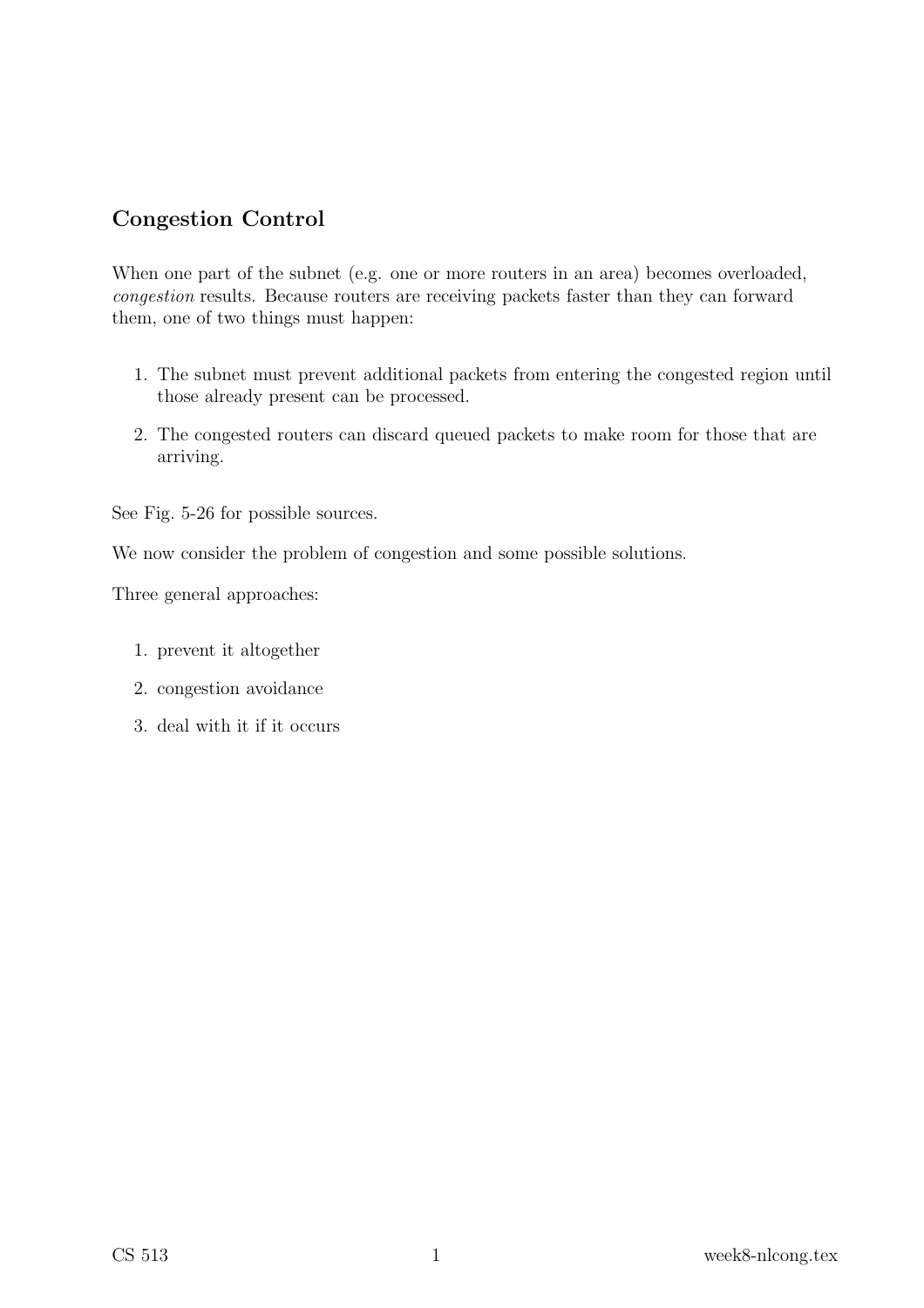### Preallocation of Resources

Preallocation schemes aim to prevent congestion from happening in the first place. For example, we can require that resources be preallocated before any packets can be sent, guaranteeing that resources will be available to process each packet.

In virtual circuit networks, for example, the sender opens a connection before sending data. The circuit setup operation selects a path through the subnet, and each router on the path dedicates buffer space and bandwidth to the new circuit.

What happens when a user attempts to open a virtual circuit and the subnet is congested? The subnet can refuse to open the connection, forcing the user to wait until sufficient resources become available.

Note: The ability of the subnet to reject requests to open connections is an important property of connection oriented networks.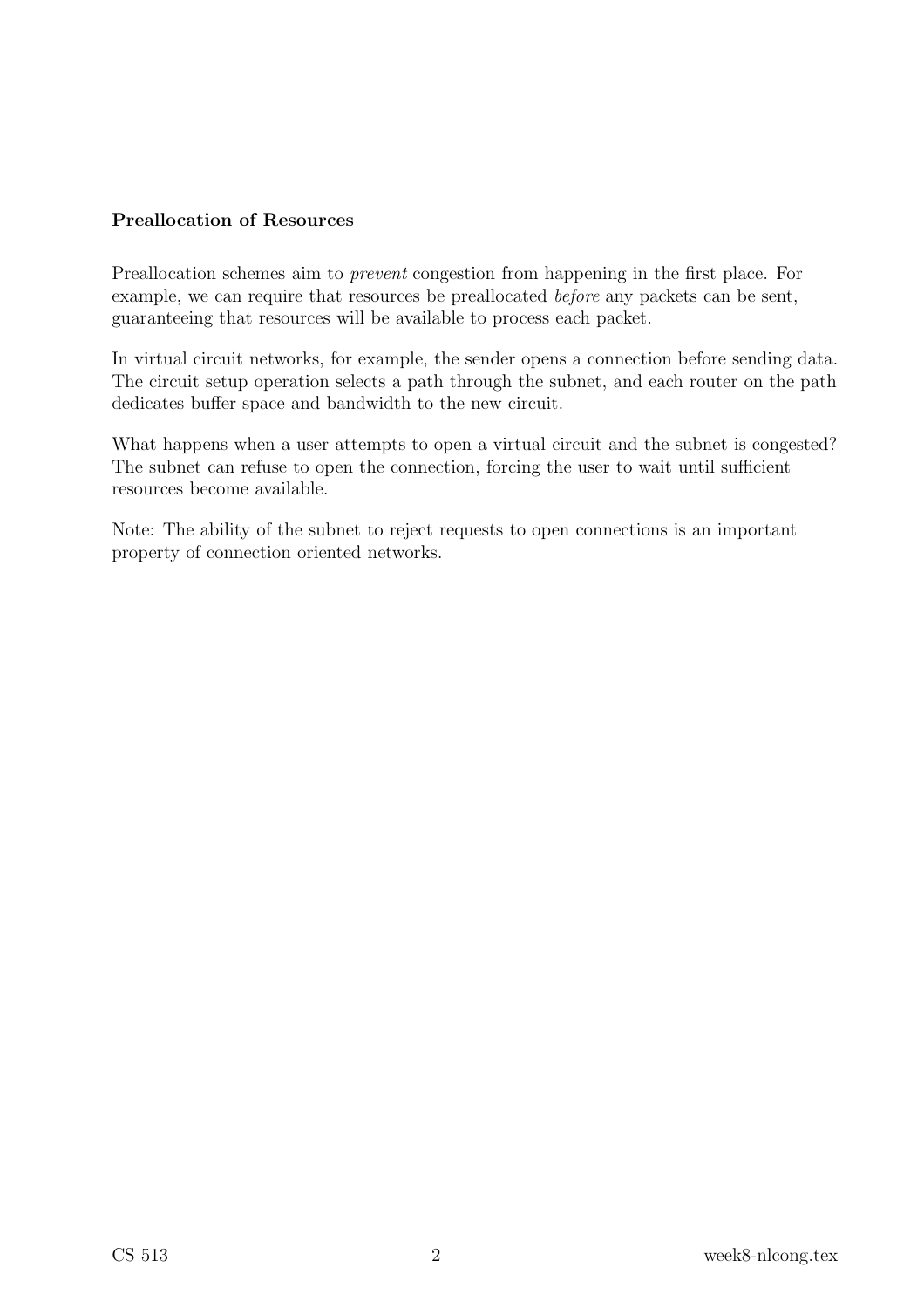# Traffic Shaping

Control the rate at which packets are sent (not just how many).

A congestion avoidance method.

Relates to Quality of Service (QoS) as means to provide more reliable service despite variable transmission patterns.

At set up, the sender and carrier negotiate a traffic pattern (shape).

Leaky Bucket Algorithm used to control rate in a datagram network. See Fig. 5-24. A single-server queue with constant service time. If bucket (buffer) overflows then packets are discarded.

Enforces a constant output rate regardless of burstiness of input. Does nothing when input is idle. In contrast the Token Bucket Algorithm causes a token to be generated periodically, which during idle periods can be saved up.

Related to traffic shaping is *flow specification*, where a particular quality of service is agreed upon between sender, receiver and carrier.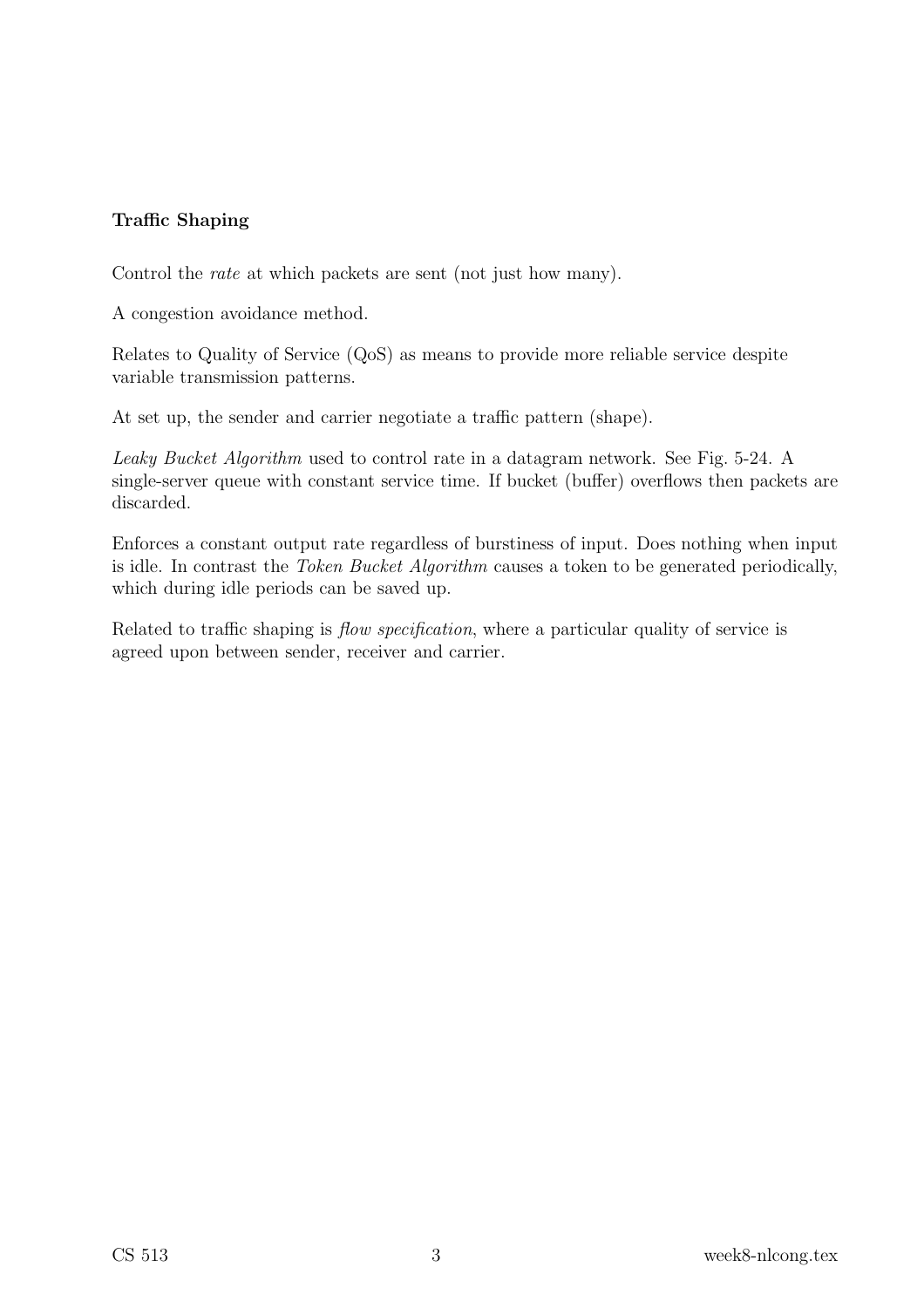### Isarithmic Congestion Control

Another approach to congestion avoidance is to limit the total number flow of packets in the subnet at any one time. The idea is similar to the token ring:

- 1. When an router accepts a packet from a host, it must obtain a permit before sending the packet into the subnet.
- 2. Obtaining a permit is analogous to "seizing the token", but there can be many permits in the subnet. When an router obtains a permit, it destroys it.
- 3. The destination router regenerates the permit when it passes the packet to the destination host.

Issues:

- 1. Although we have limited the total number of packets in the subnet, we have no control over where in the subnet those packets will be. Thus, an router in one part of the subnet might be congested, while an router in another part remains idle, but unable to process packets for lack of permits.
- 2. Regenerating lost permits is difficult, because no single node knows how many permits are currently in the subnet.
- 3. How to distribute permits? Distribute among the routers or centralize for a known access point.

### Virtual Circuits Admission Control

Refuse to set up new connections if congestion is present. Also helps with congestion avoidance.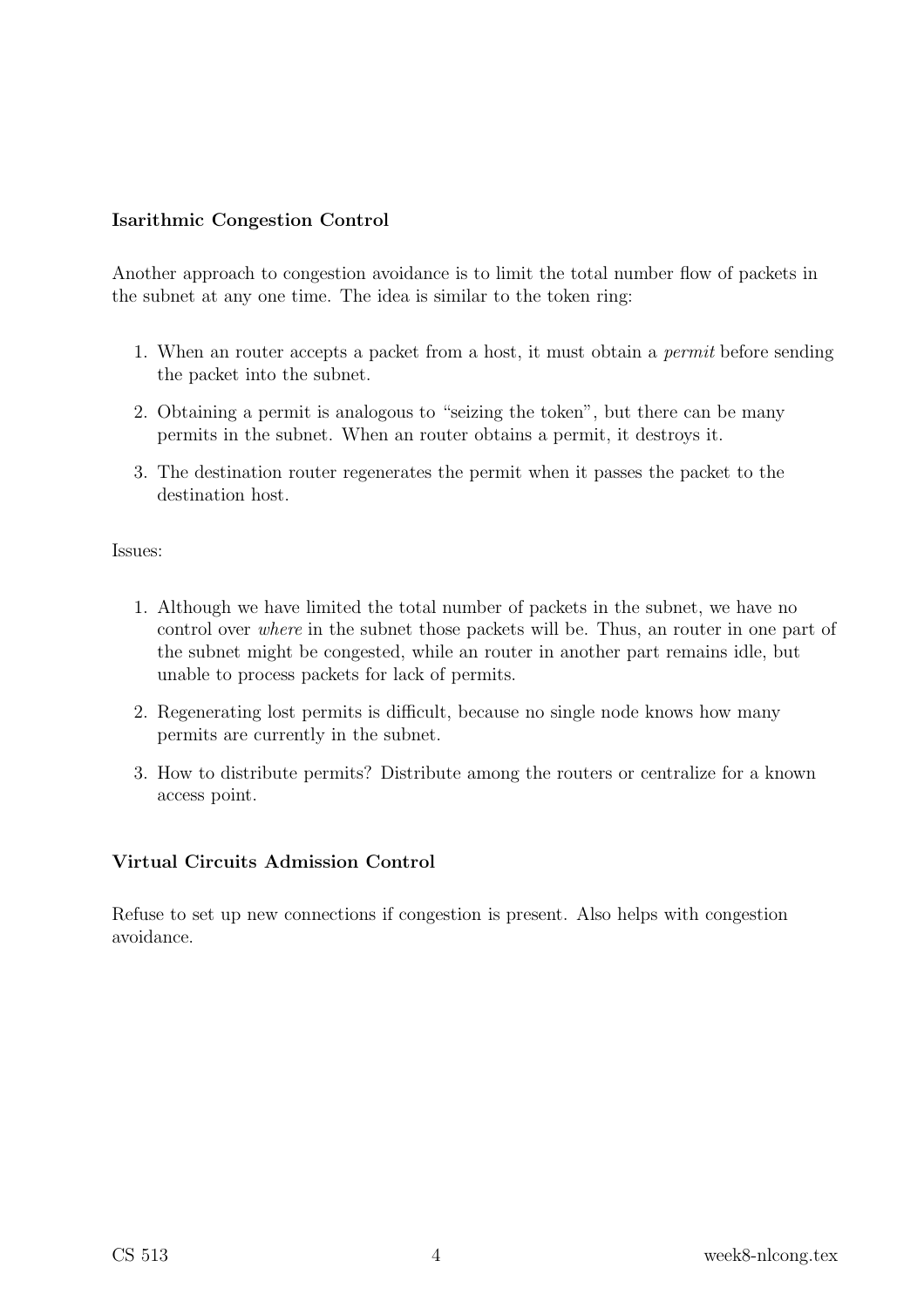#### Flow Control

Flow control is aimed at preventing a fast sender from overwhelming a slow receiver. Flow control can be helpful at reducing congestion, but it can't really solve the congestion problem.

For example, suppose we connect a fast sender and fast receiver using a 9.6 kbps line:

- 1. If the two machines use a sliding window protocol, and the window is large, the link will become congested in a hurry.
- 2. If the window size is small (e.g., 2 packets), the link won't become congested.

Note how the window size limits the total number of packets that can be in transmission at one time.

Flow control can take place at many levels:

- User process to user process (end-to-end). Later, we'll see how TCP uses flow control at the end-to-end level.
- Host to host. For example, if multiple application connections share a single virtual circuit between two hosts.
- router to router. For example, in virtual circuits.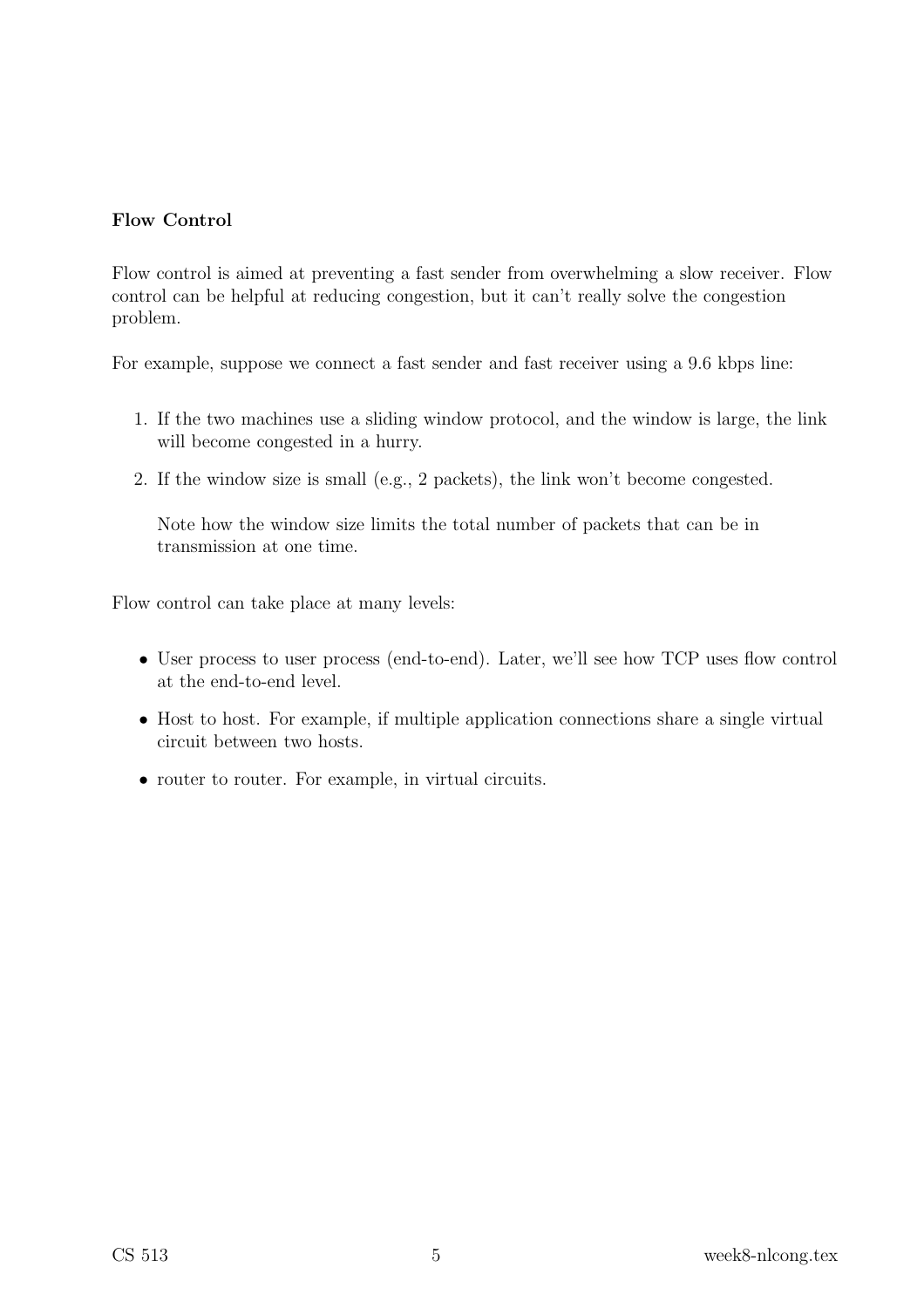# Load Shedding/Discarding Packets (No Preallocation)

At the other end of the spectrum, we could preallocate no resources in advance, and take our chances that resources will be available when we need them. When insufficient resources are present to process existing packets, discard queued packets to make room for newly arriving ones.

Who retransmits the discarded packets? Two cases: connection oriented and connectionless. In datagram (connectionless) networks, the sending host (transport layer) retransmits discarded packets (if appropriate). In virtual circuit networks, the previous-hop router retransmits the packet when it fails to receive an acknowledgment.

Failure to preallocate resources leads to two problems: potential *deadlock* and *unfairness*. First, let us consider deadlock.

Suppose that all of an router's buffers hold packets. Because the router has no free buffers, it cannot accept additional frames. Unfortunately, it also ignores frames containing ACKs that would free up some of those buffers!

Suppose further, that two adjacent routers, A and B, are sending packets to each other. Since both are waiting for the other to accept a packet, neither can proceed. This condition is known as a deadlock.

Solution: Reserve at least one buffer for each input line and use it to hold incoming packets. Note that we can extract the ACK field and still discard the packet, if we don't have buffers to hold it.

Advantage of discarding packets when congested: Easy to implement.

Disadvantages:

- 1. Wastes resources. The network may have expended considerable resources processing a packet that is eventually discarded.
- 2. Non-deterministic. There is less guarantee than with virtual circuits that packets will ever reach their destination.
- 3. Requires that sending hosts pay attention to congestion. If the network can't prevent a host from sending data, a host can overload the network. In particular, a "broken" host may cause the network to become overly congested.
- 4. In the extreme case, congestion collapse occurs. The network becomes so overloaded, that few packets reach their destination. Meanwhile, the sending hosts continue to generate more data (both retransmissions and new packets). This condition occurred several times back in 1987, and the Internet/Arpanet became unusable for a period of hours to days.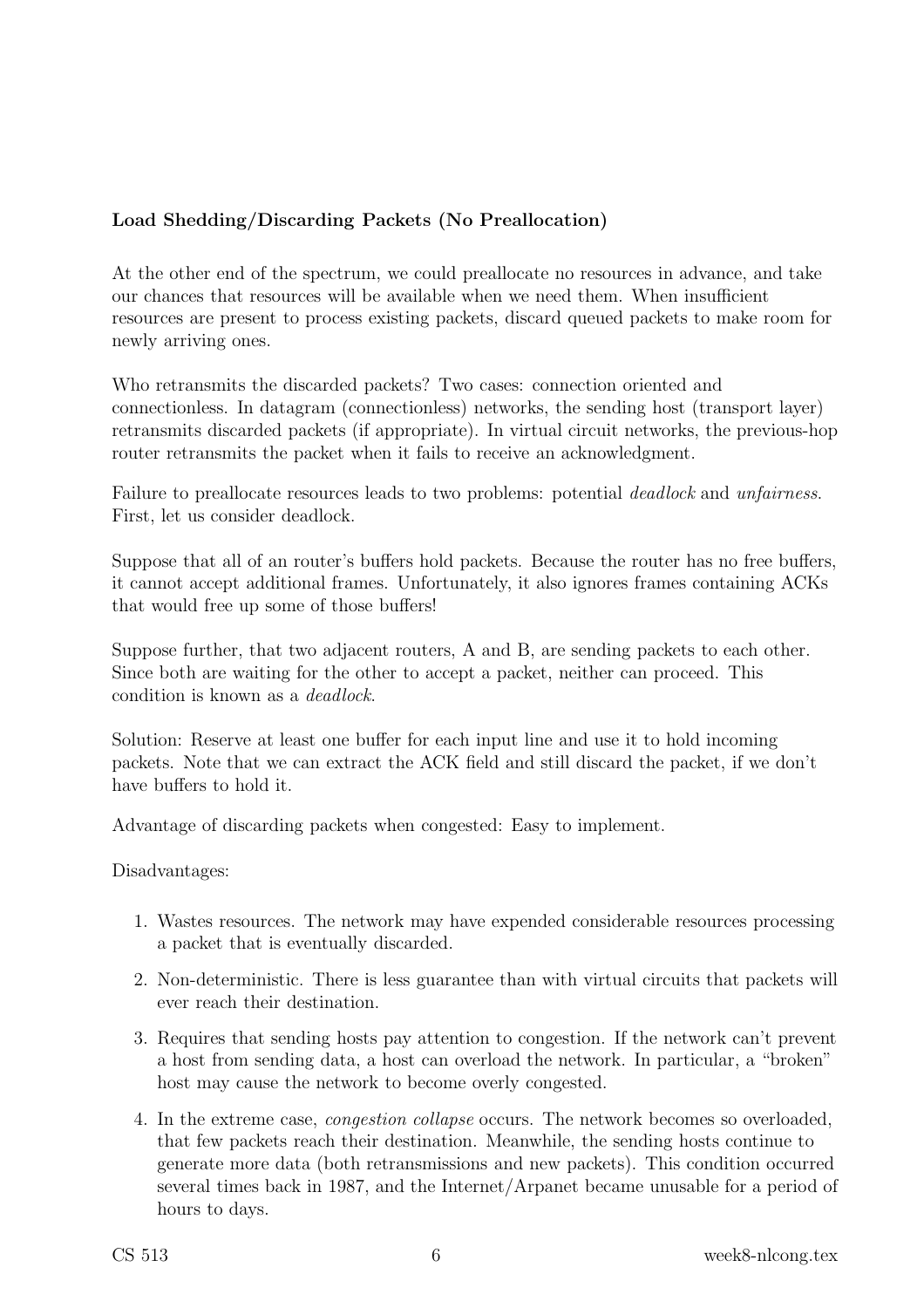# Random Early Detection (RED)

Start dropping packets before a router runs out of buffer space. Basic idea: